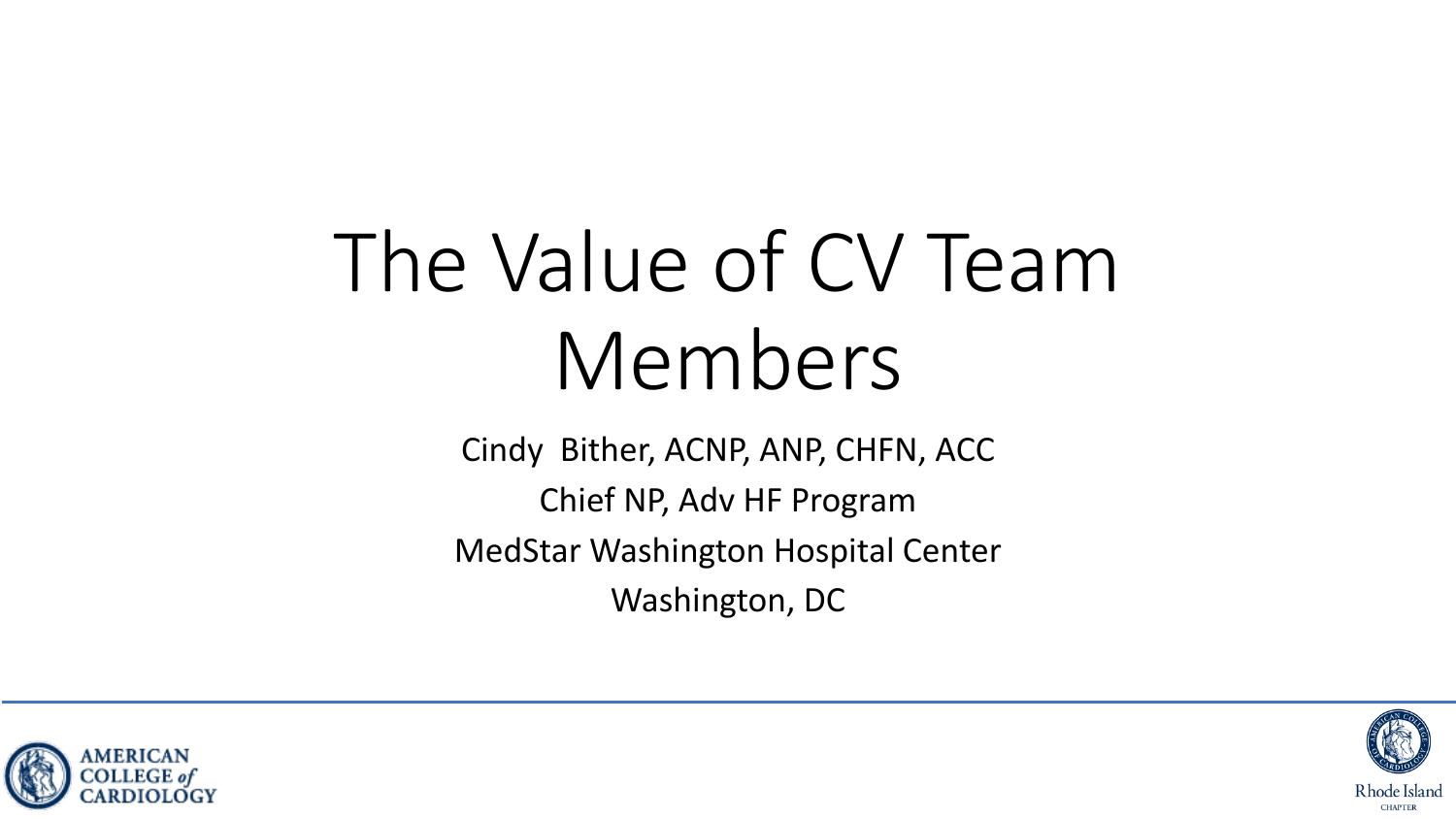#### Disclosure

• No significant disclosures for this presentation



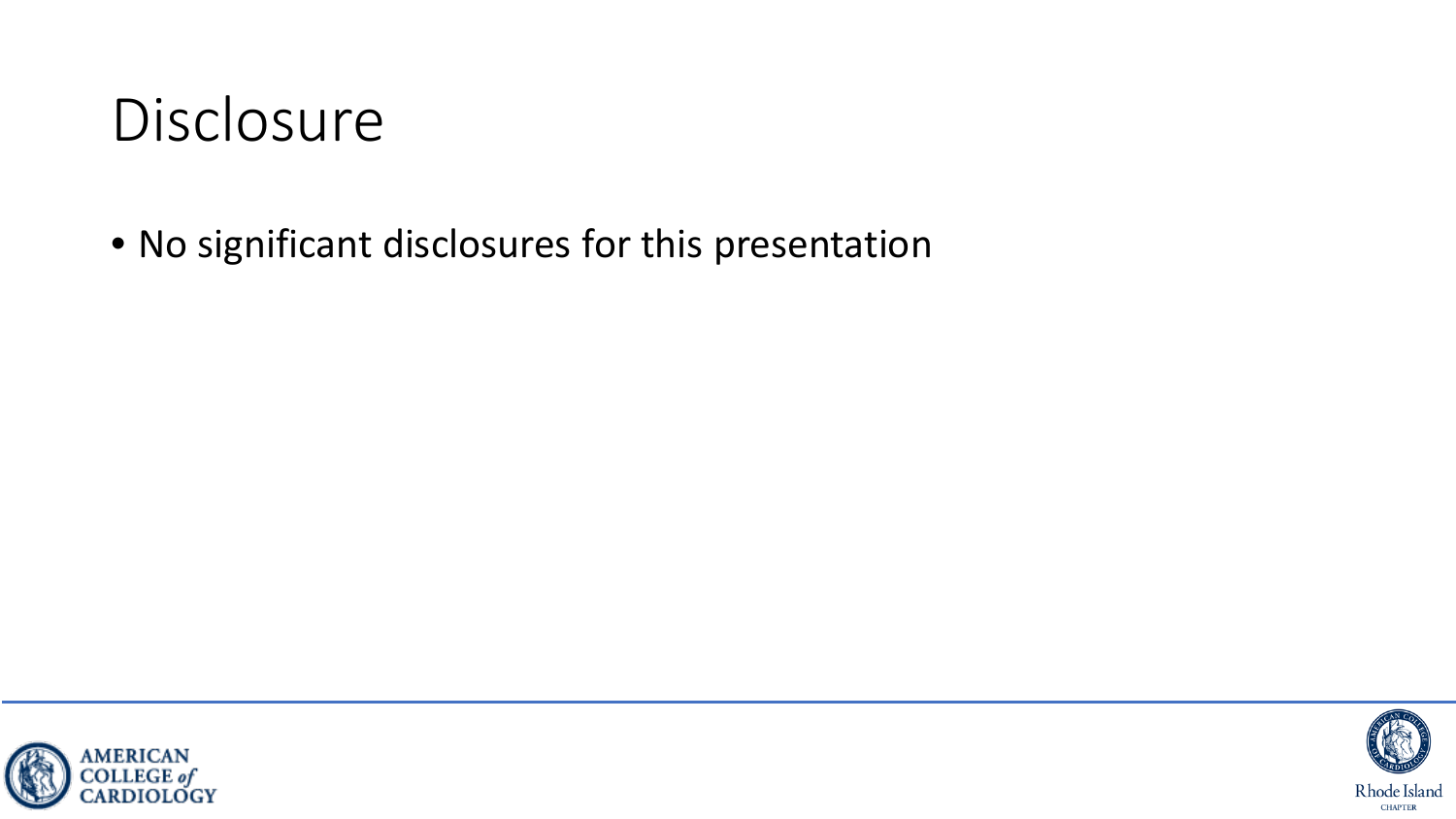### Why a CV Team?

- By 2030, 40% of all the US will have CV disease
- Am Association of Medical Colleges
	- 2015 Report
		- Shortage of 90,000 physicians
		- 12,000 shortage of specialists in 2025
- Current Shortage
	- 1600
	- 16,00 by 2025



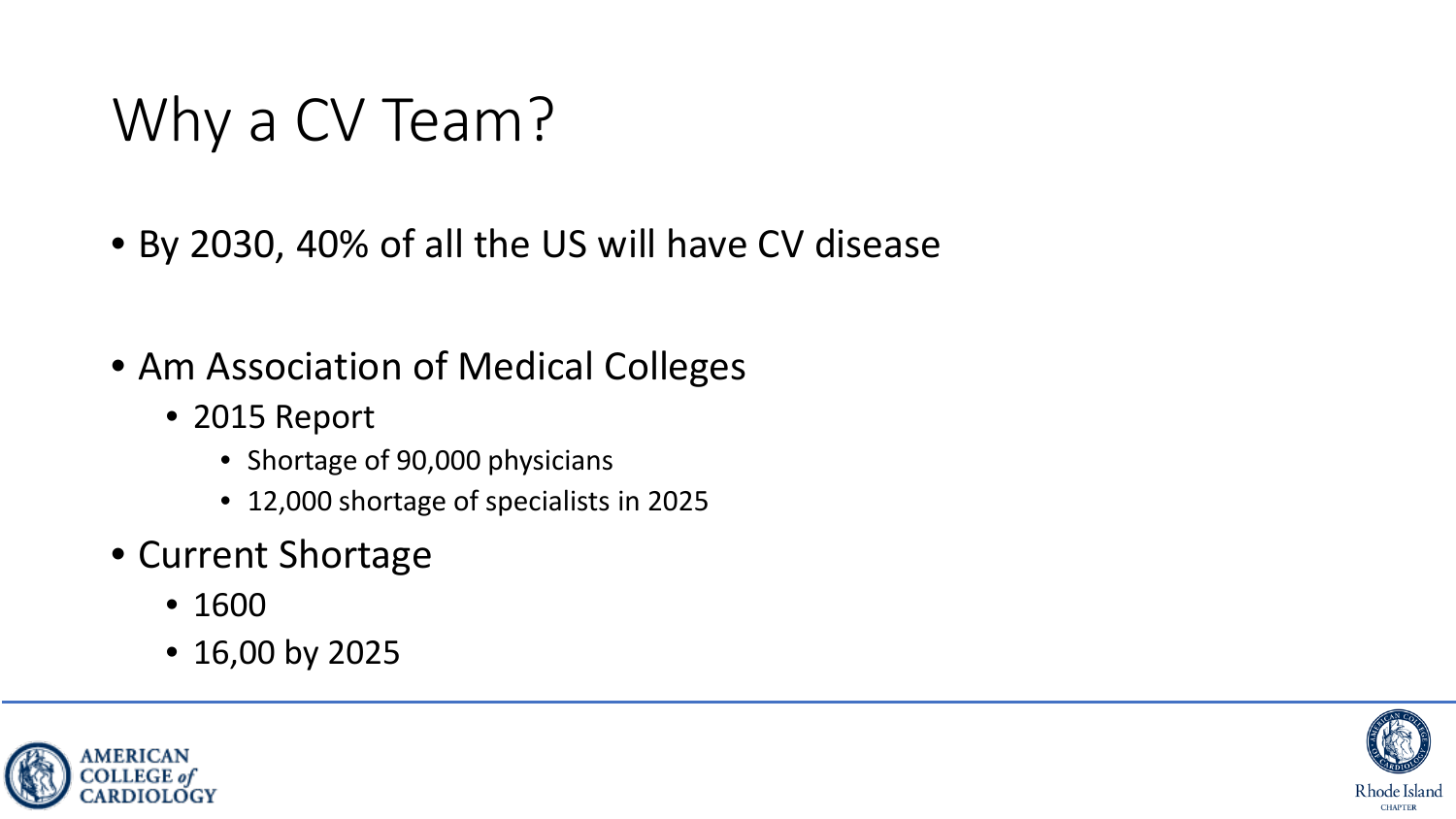## Why

- But….
	- Note that CV deaths have decreased from 10.7% to 7.5%
	- They are living but with damaged hearts or increased disease
		- We need to focus on prevention
		- We need to increase HF providers
	- Higher focus on Preventative Care
	- New Scrutiny of Readmissions
		- MI
		- HF
		- CV Surgery



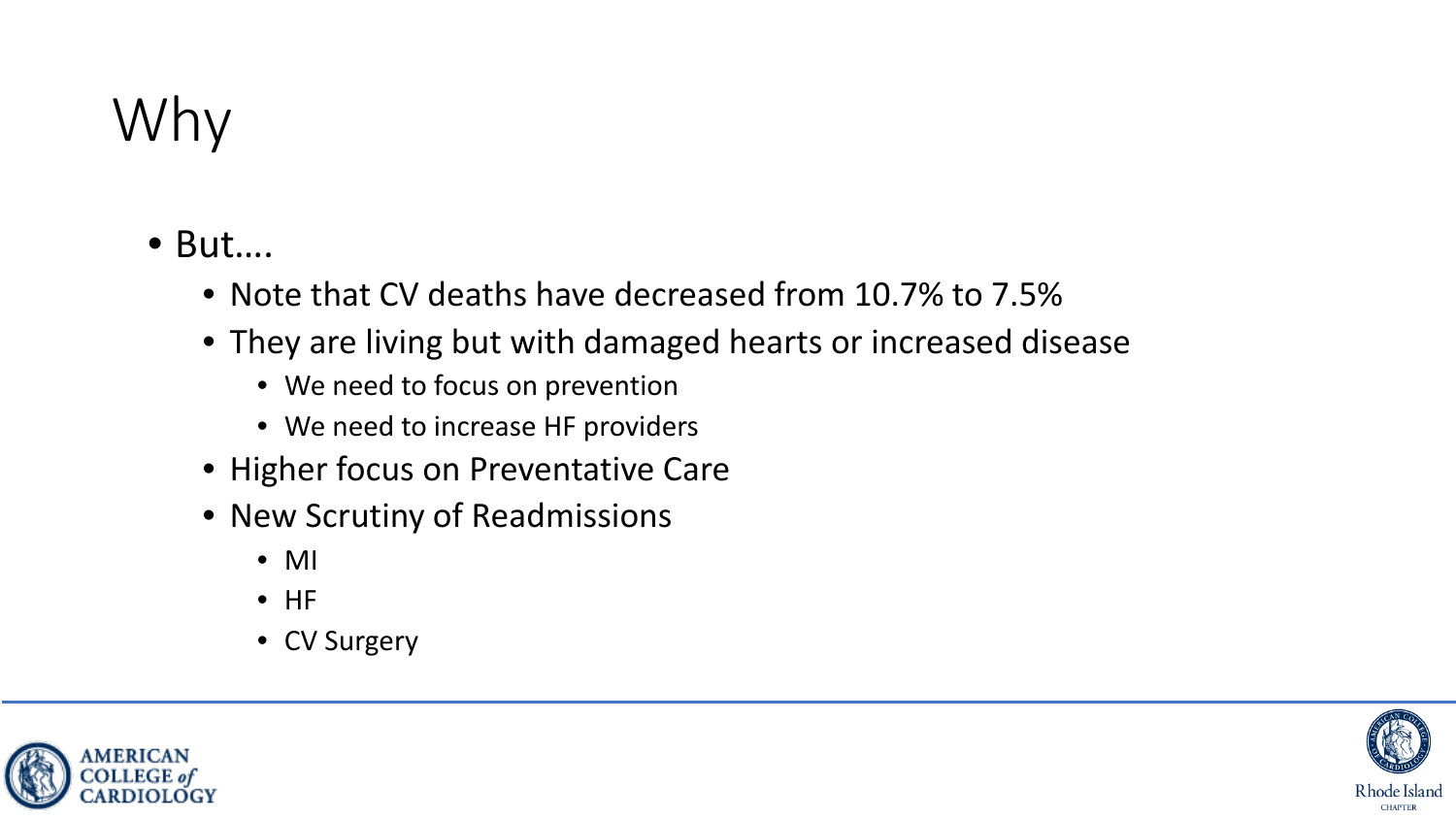### What

- CV Team
	- Comprised of all those who help optimize the care of this complex population
		- MD
			- CV
			- PCP
			- CV Surgeons
			- Palliative Care
			- Hospitalist
		- APC's in all areas of their care
		- RN
		- MOA
		- Dietician
		- Genetic Specialists
		- Social Workers
		- Financial Coordinators
		- etc



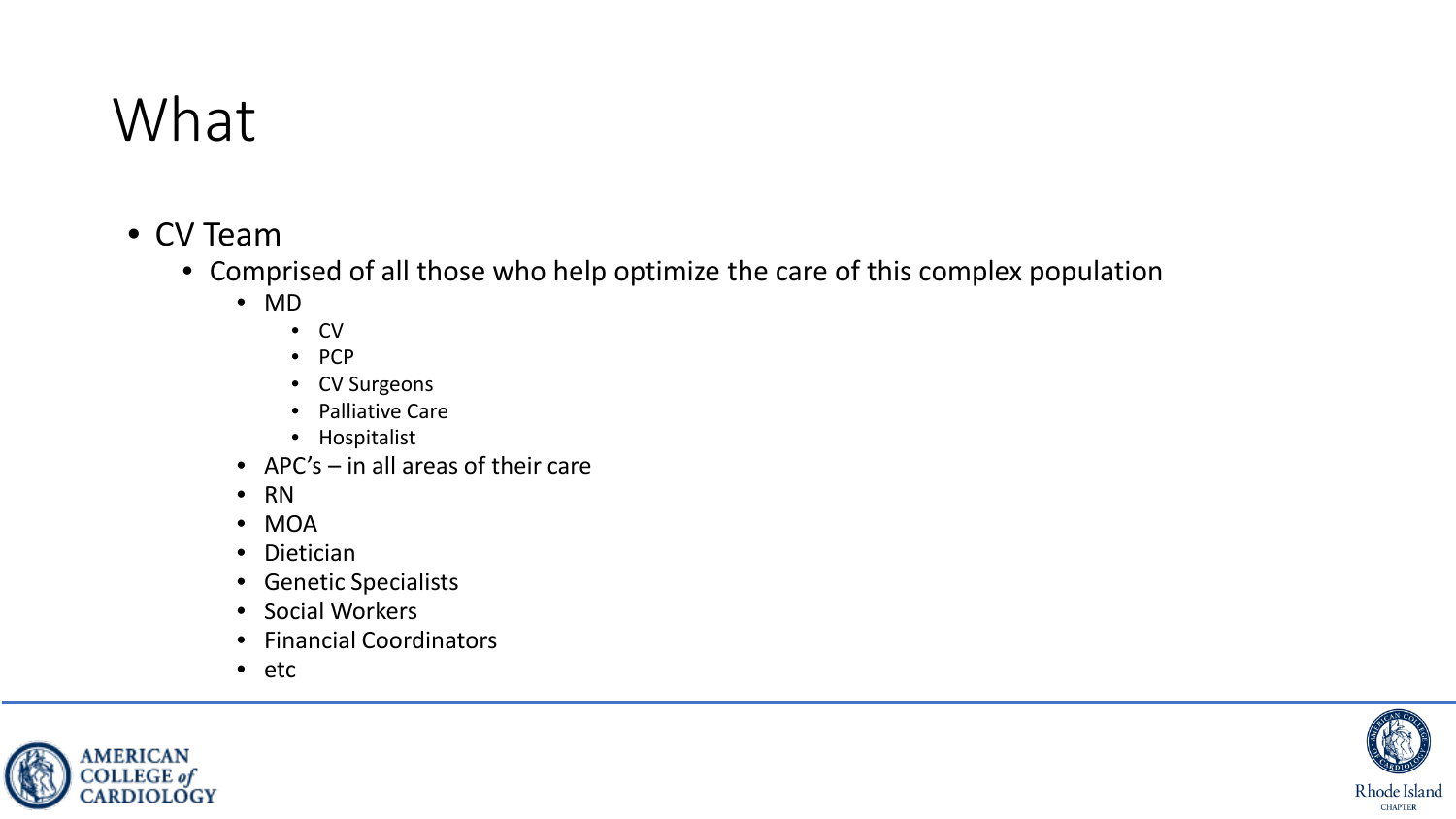#### How to Sell Yourself

- Study Results
	- NO difference in the quality of care delivered by APN's and PA, compared to physicians in the care of patients with CAD, HF and Afib
- No studies have found that nurse practitioners provide inferior quality of care as compared to their physician counterparts

Virani SS, Maddox TM, Chan PS, et al. Provider Type and Quality of Outpatient Cardiovascular Disease Care, Implications for the Affordable Care Act: *Insights from the NCDR®PINNACLE Registry*. *Journal of the American College of Cardiology*. 2015;66(16):1803-1812. doi:10.1016/j.jacc.2015.08.017.



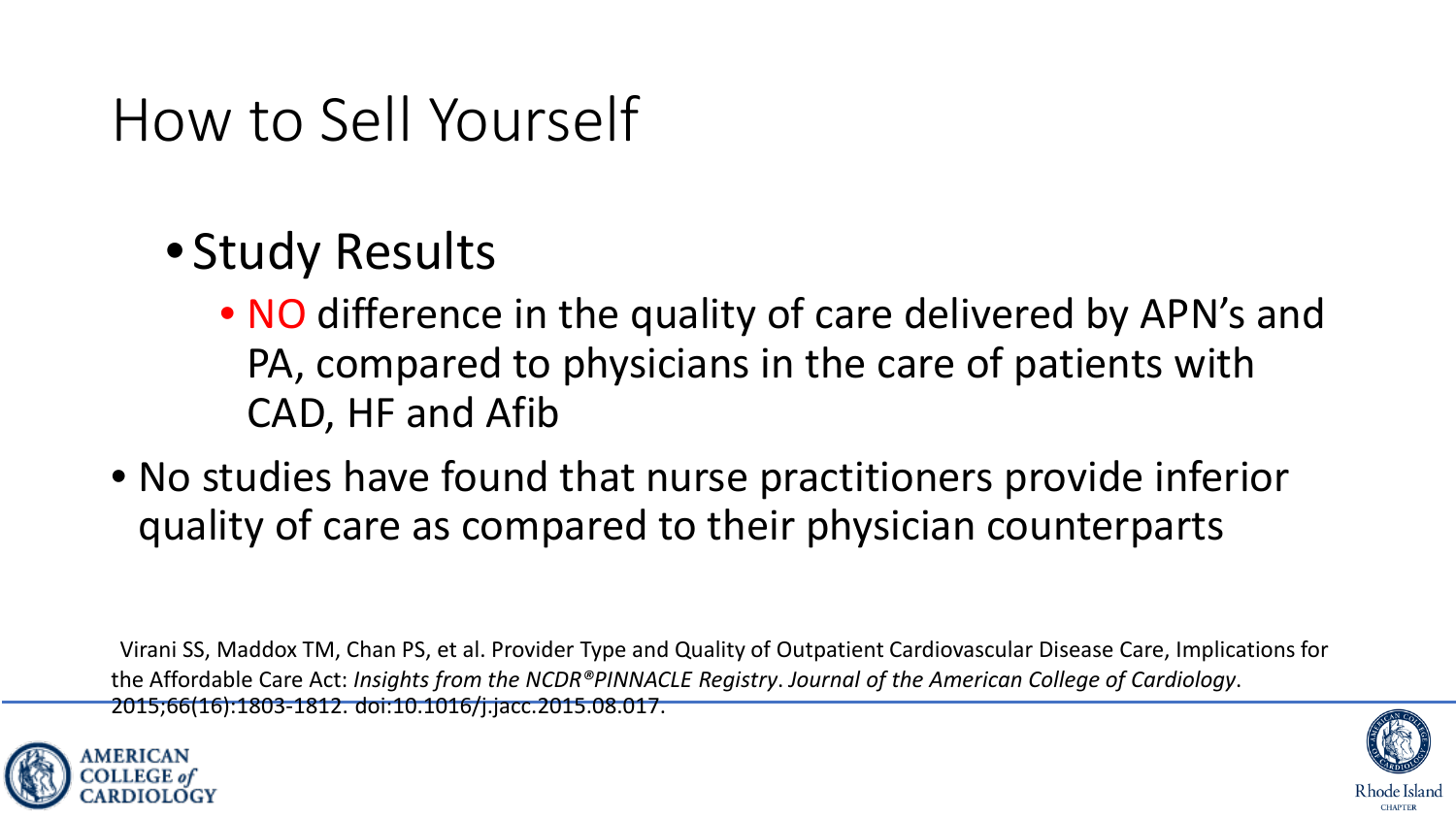#### More Good News

- A [2011 systematic review](https://www.nursingeconomics.net/ce/2013/article3001021.pdf) of 37 studies found that nurse practitioners provided care equivalent to physicians in all these measures.
- If more care was given by NP (presumptive for PA's) there would be a \$16.1 billion in immediate savings, which would continue to increase over time.



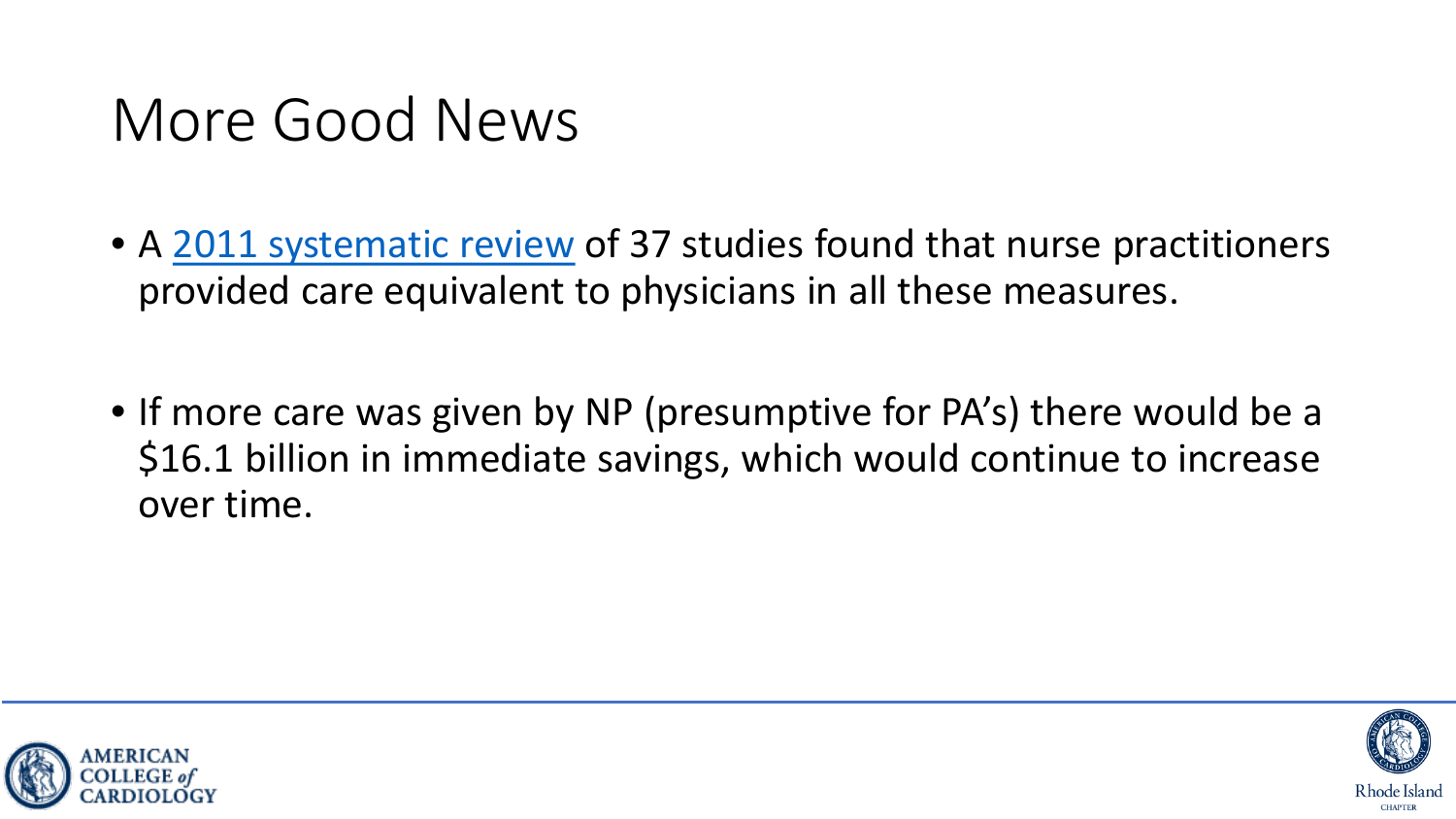### How To Make a Difference

- Study of PA's in CV care
	- Added \$300,000 in revenue to a practice
		- (Wish we got paid that much!)
- Study of NP's in CV care (Wharton Business School)
	- Cost- effectiveness analysis from payer, societal, and hospital and employer stakeholder perspectives supports the substitution of nurse practitioners for physicians in their overlapping scopes of practice, as nurse practitioners provide cost-effective care in primary and acute care settings.



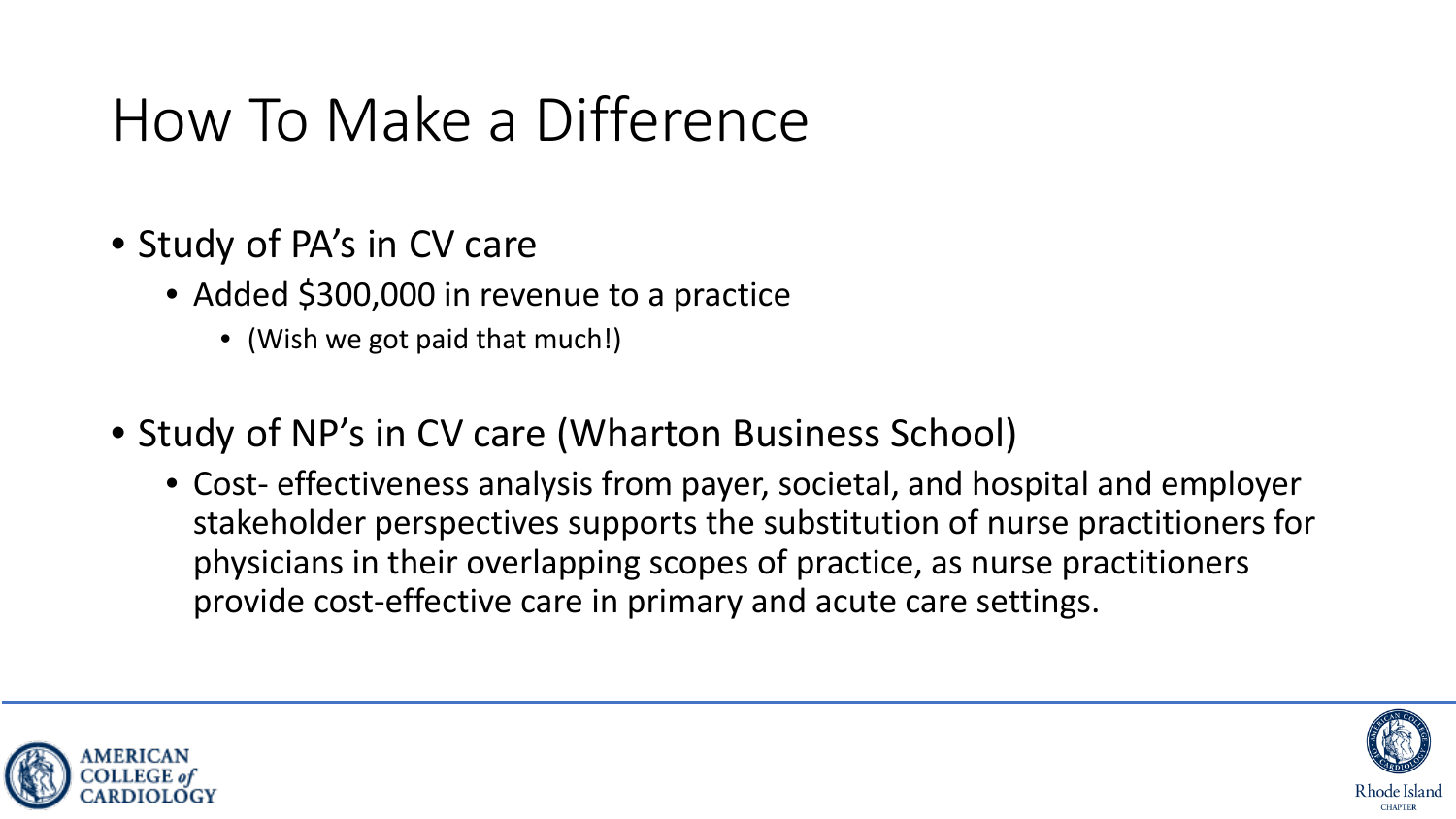#### RN's

- Studied in their role in a transition clinic for CV care
	- Discharge class involving education in group sessions
		- Cost \$243.58 per patient
- Results
	- 33% decrease in re-hospitalization over a 12 month period
		- (way more than \$243.58)
- A total of 18 randomized studies comparing heart failure clinics using nurse intervention with conventional care have been published to date, and the majority of these have shown either a reduction in hospital readmissions or shortening of hospitalizations in the intervention group



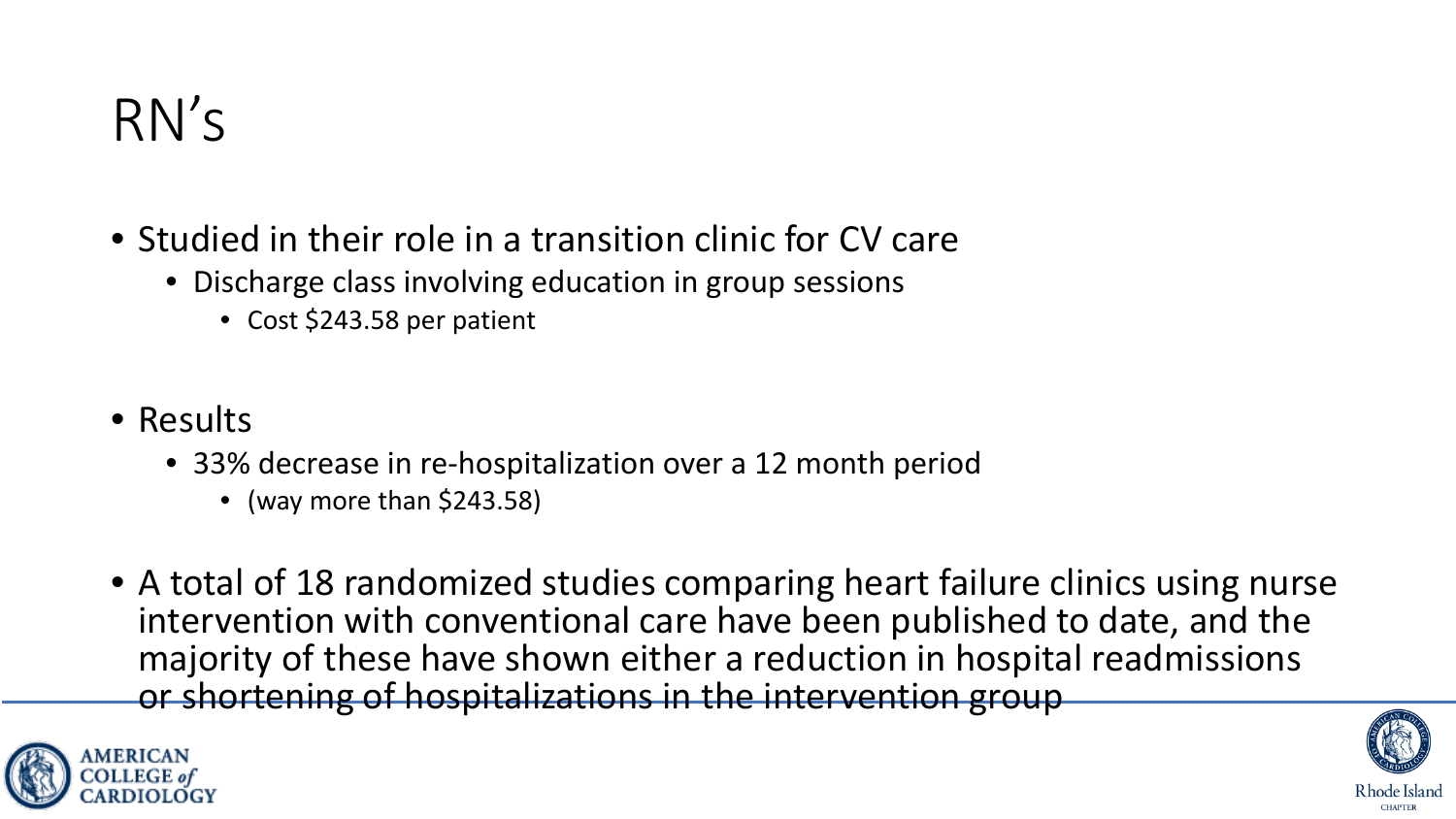#### Dietician

- Dietitian-administered counseling was more effective than providing literature in reducing dietary sodium intake in patients with stable HF.
	- (Am Heart J 2005;150:716.e1-716.e5.)
- Dietitian education resulted in a significant decrease in sodium intake at 3 months. In contrast, there was no change in sodium intake in the usual care group
- Guidelines require dietary education and information Everyone is busy! Let the experts do their job!



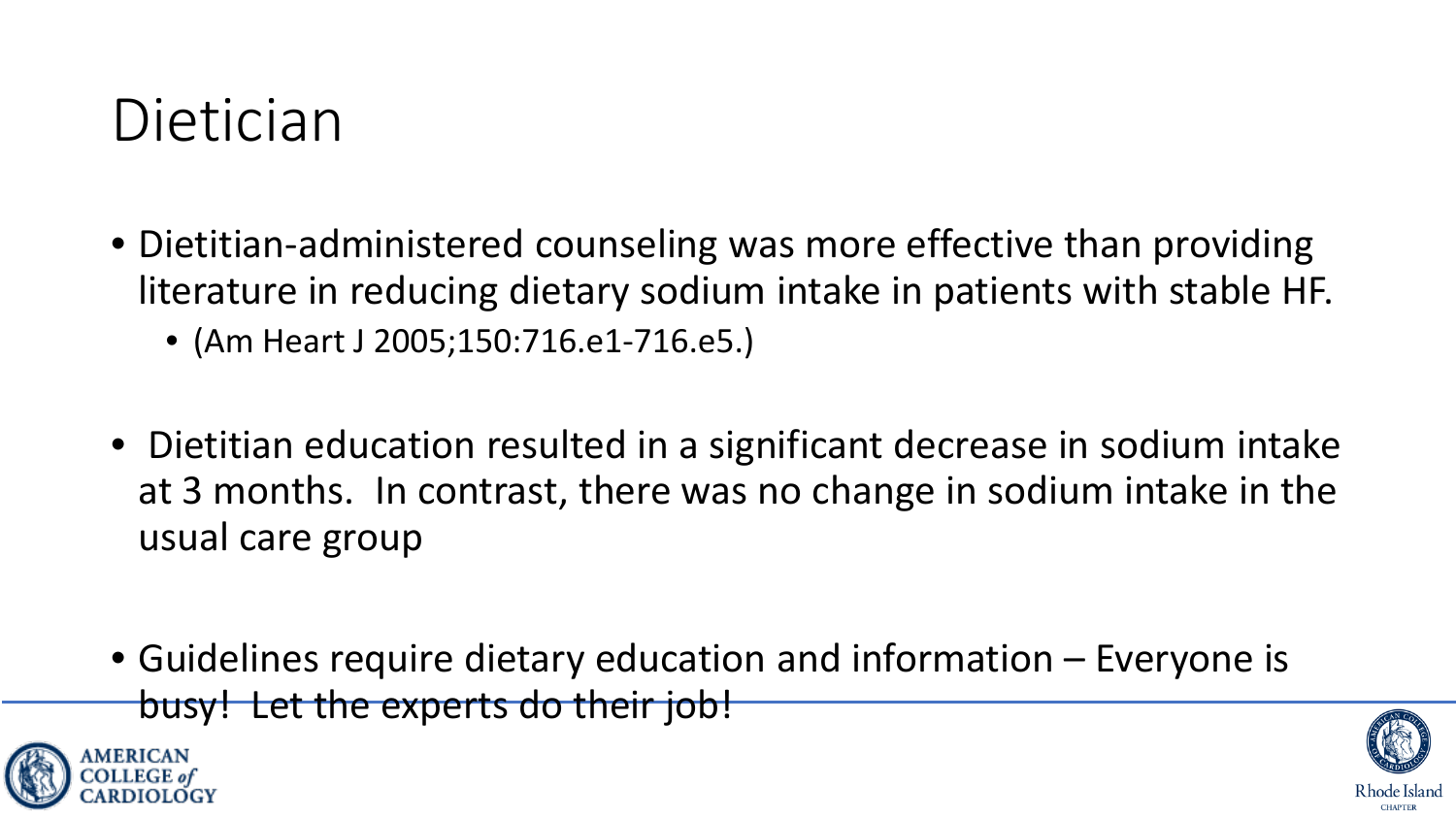ACC Councils Evaluate the Role of Clinical Pharmacists on the CV Care Team

• As a result of advanced training, clinical pharmacists have been associated with decreased costs of care, hospital mortality, drug costs, length of stay and medication error rates. Including pharmacists on cardiovascular care teams also improves medication adherence in at-risk patients, through direct consultation or education-related activities.



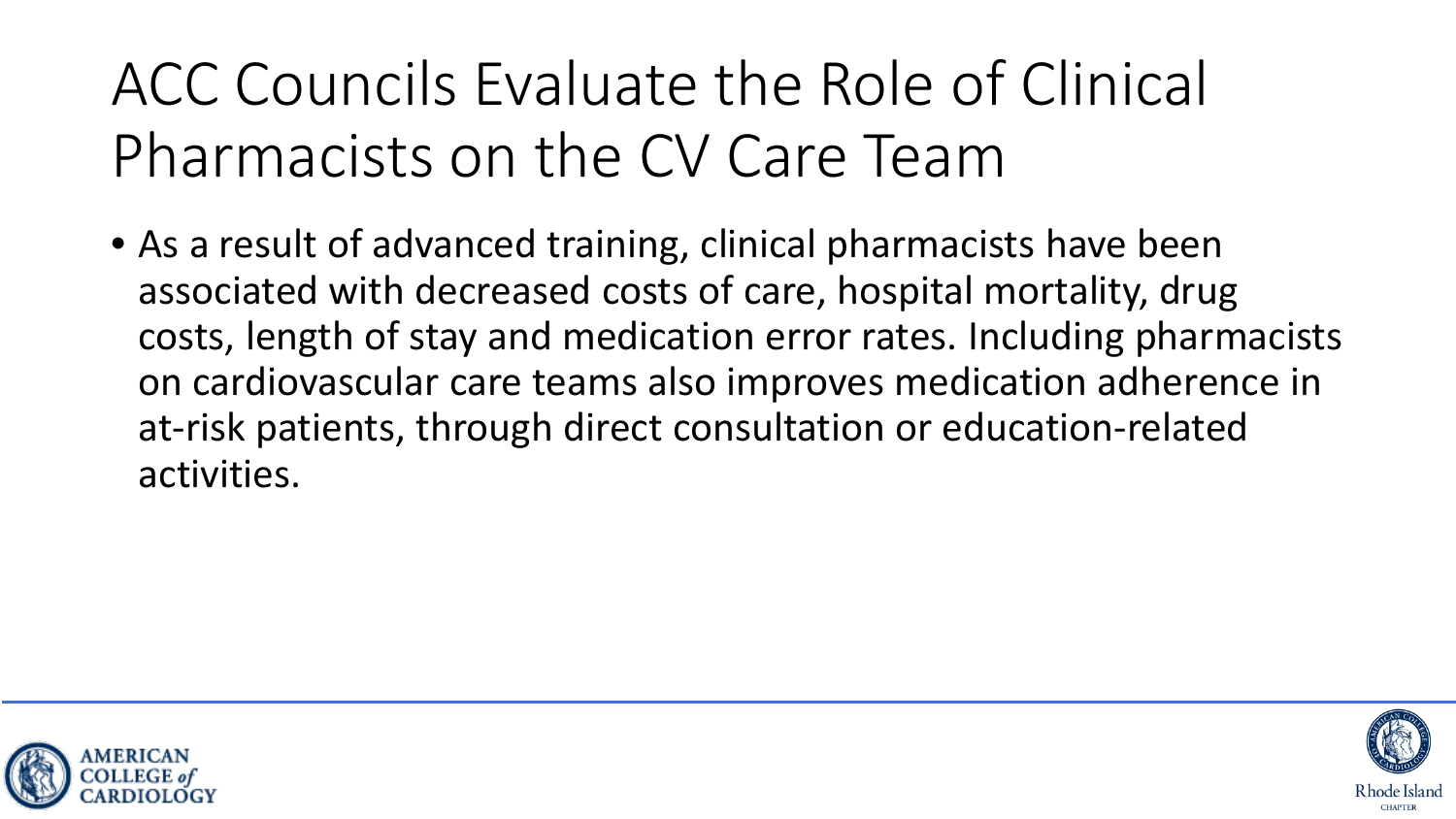#### Pharmacist's and Cost

- Canadian Study when they let pharmacists manage antihypertensives
- **Results:** For a systolic blood pressure reduction of 18.3 mmHg, the estimated impact is 0.21 fewer cardiovascular events per person and, discounted at 5% per year, 0.3 additional life-years, 0.4 additional quality-adjusted life-years and \$6,364 cost savings over a lifetime.



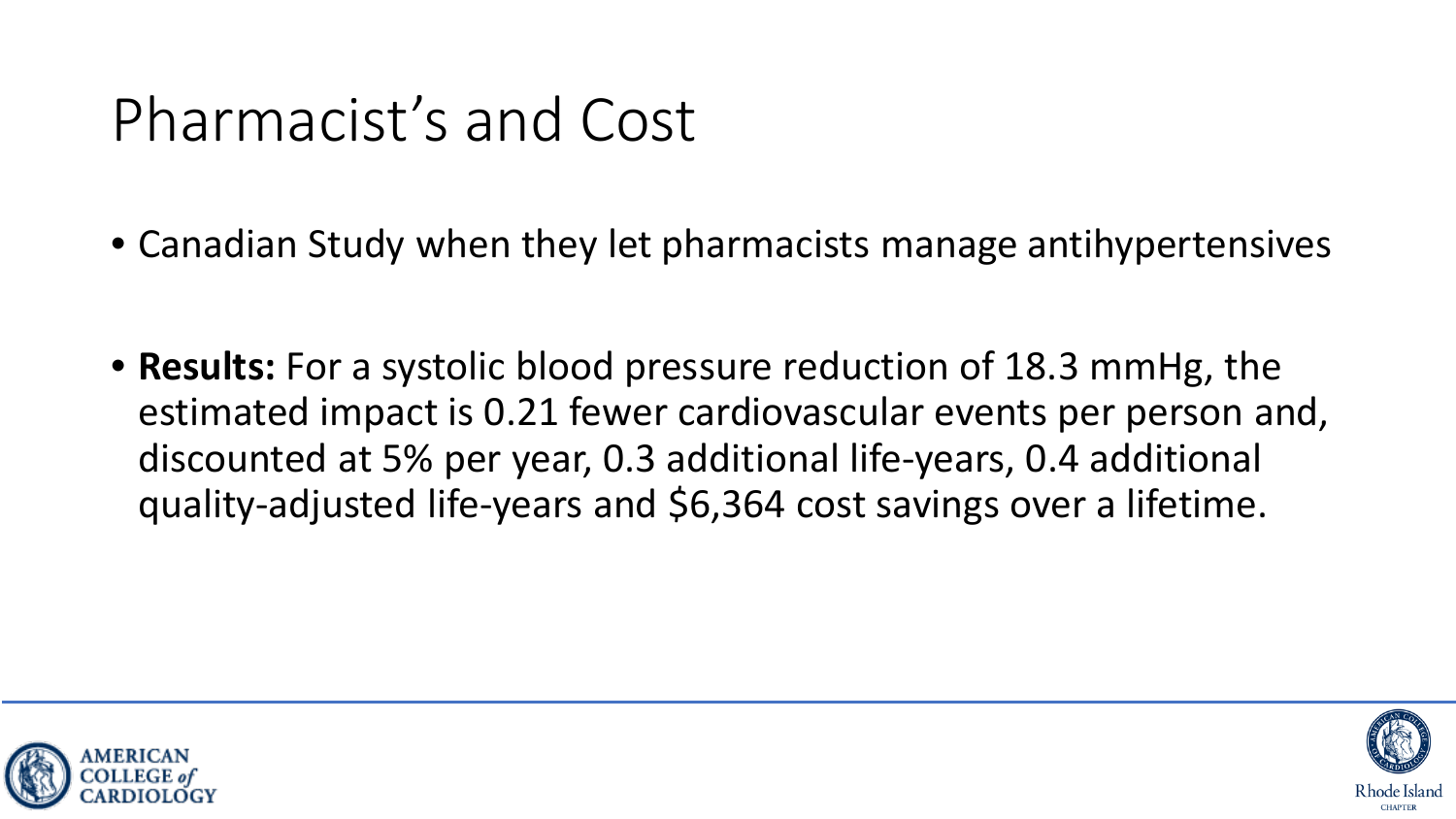#### How Can We Put This In Practice

#### • 1). **Become excellent at what you do**

- Selling the role to those that are non-believers is sometimes hindered by those that have been a bad example
- Ask for a chance to do it
- Prove you can do it
- Look for ways to add to the patients care and keep record of your results
	- Administrator like data, not hunches
	- Ask the patients what they need or would appreciate
- Professional meetings and organizations





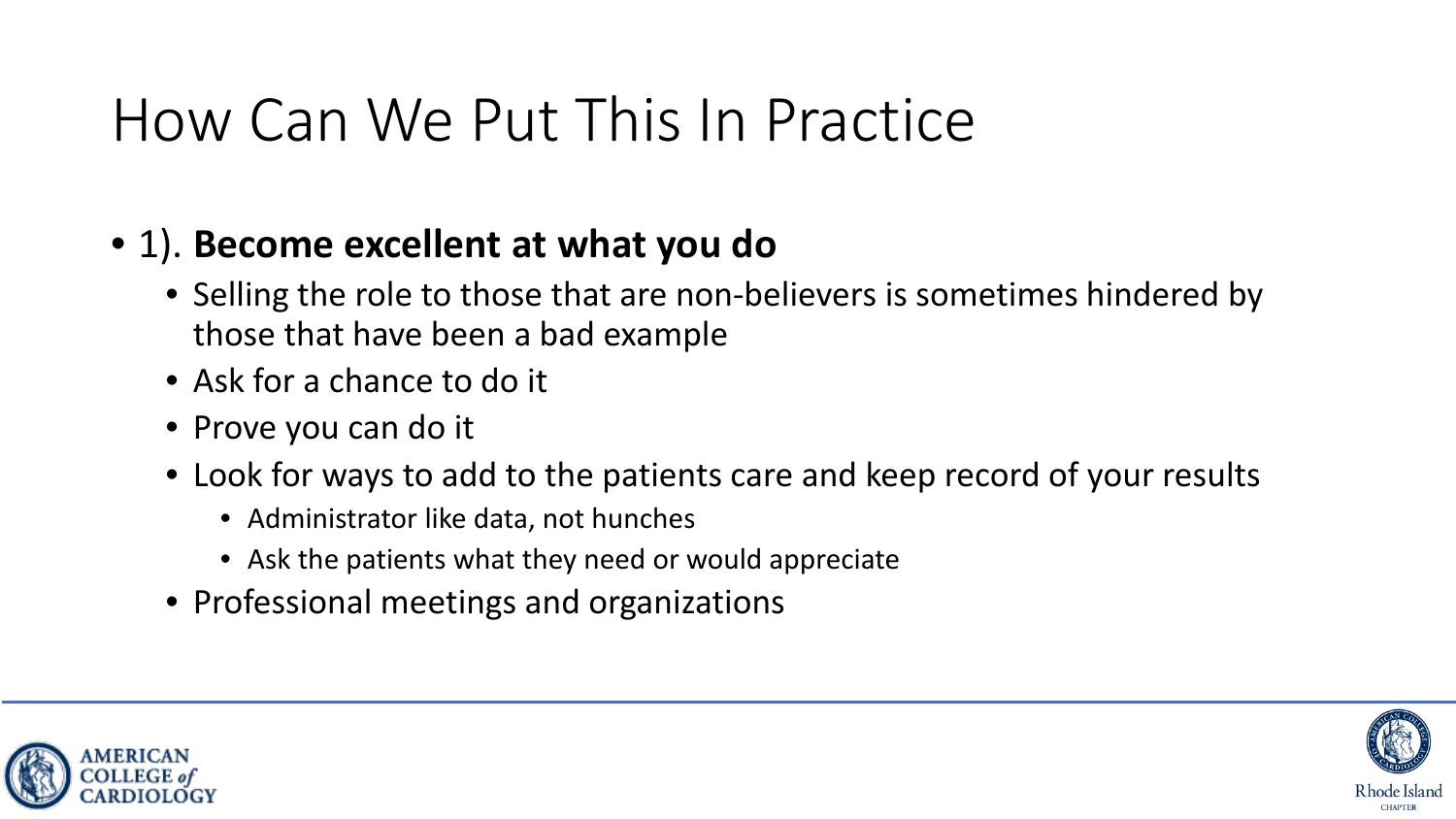#### Collaboration

- Team Players
	- One person can not do it all
	- Know your limits and know when to engage others
	- Team Meetings
		- Use a multidisciplinary team meeting on the complex patients
		- Look for input that would make a successful discharge or patient experience
		- Communication in all areas of their care
			- Inpatient to Outpt
			- Outpatient to Inpt



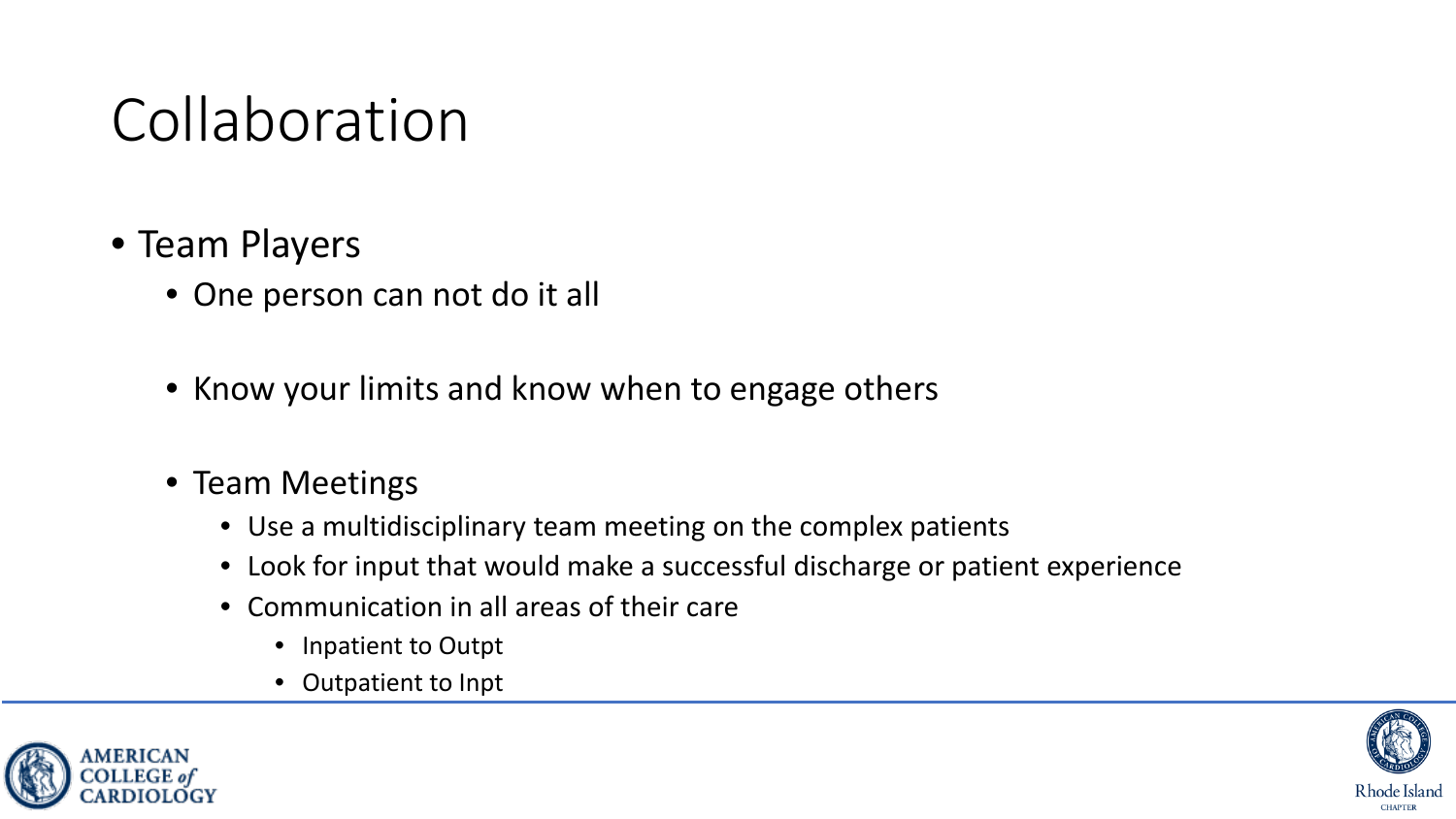### Making It Personal

- Your Job is Not Really Your Career
	- You Job pays the bills
	- Your Job gives you a chance to increase your knowledge and gain confidence
- Your Job Alone Will Not Advance a Career
	- Become involved in a local or national organization
	- Volunteer your time and knowledge
		- There are seasons in life, is this your time?
		- Find a local or national organization that you feel fits your goals/desires



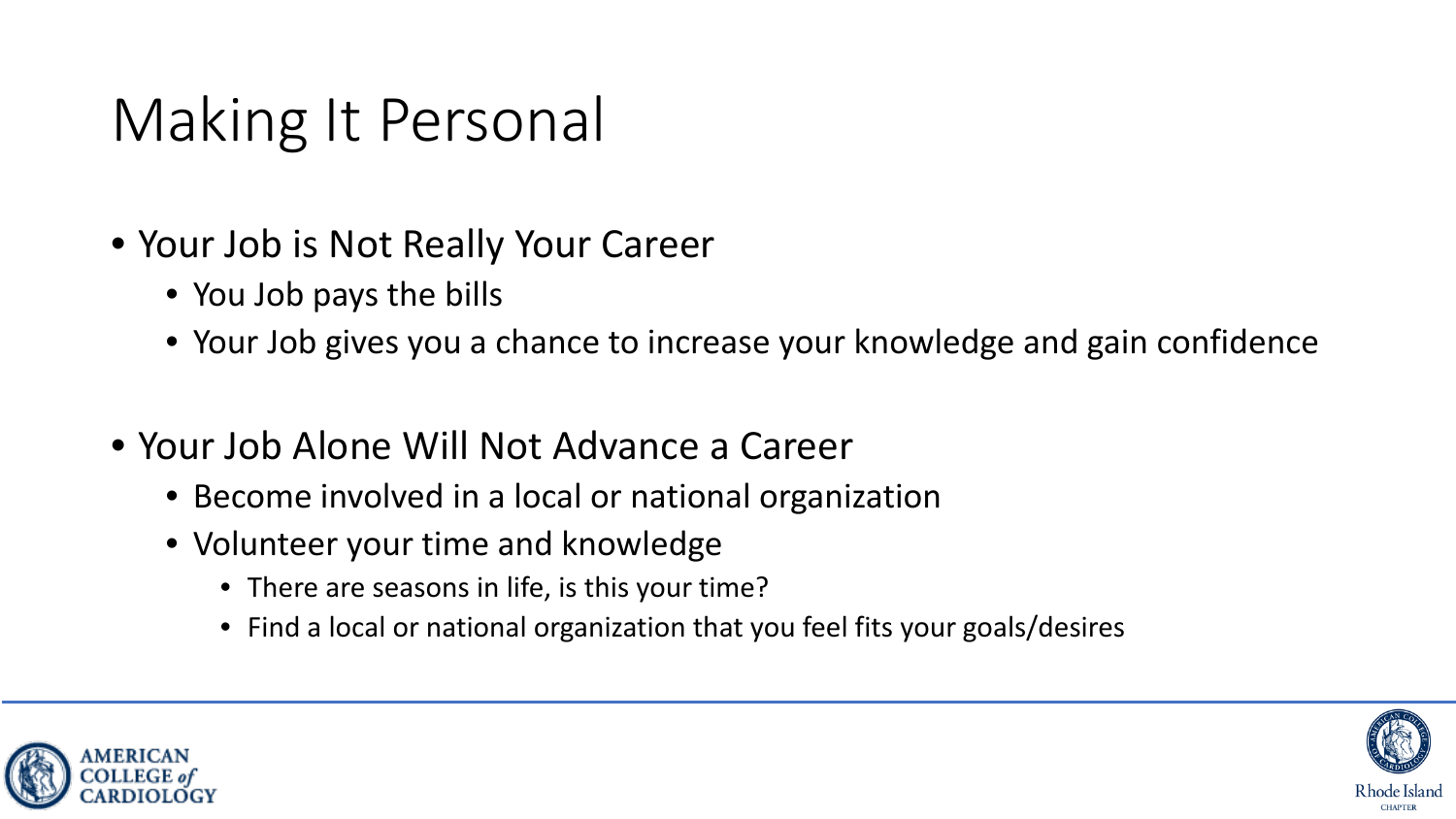### Who Am I, Why Do I Think This is Important?

- 24 years at the same job in the same hospital
- 23 of those years in HF with transition to only Adv HF
- Very satisfied with what I did but suddenly realized that I wanted to do more
- Developed a passion for the Adv HF patient and their experience
	- In the midst of this lost my dad to Adv HF
- Wanted to make a bigger difference
- Saw that the bedside Nurse could offer more than we let them, decided I would do something about it



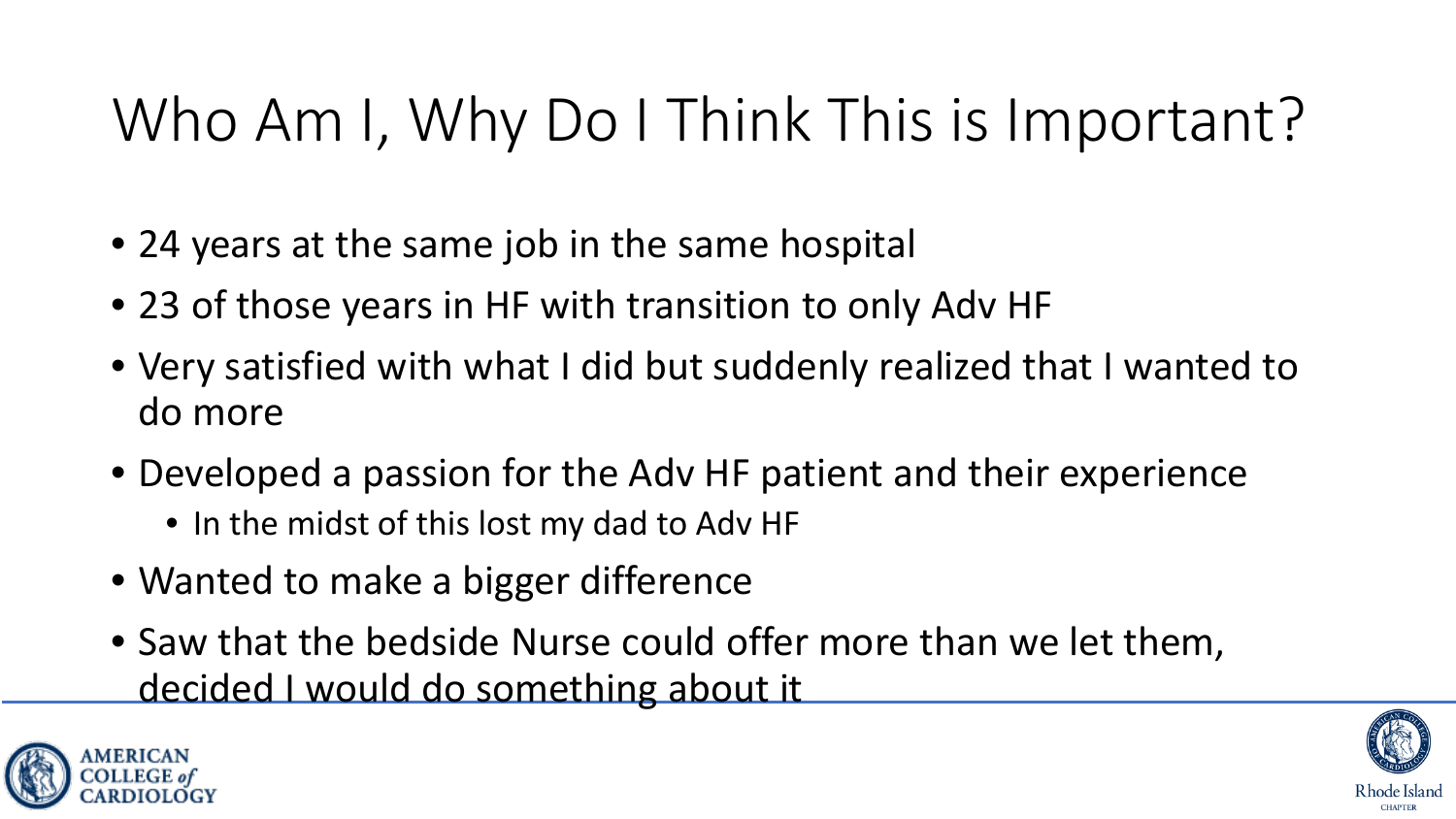### My Journey

- Networked in the HF arena
	- Joined AAHFN, saw a gap and when asked, volunteered to help fill that gap
		- What can you do? Where can you volunteer?
	- Realized we (AAHFN) weren't involving the care of the Adv HF patient
		- Where do you see gaps? Have you looked outside your institution?
	- Started an APC group that revolved around education (no CME) but provided great networking in the area (Industry happy to provide dinner!)
- Where did all this eventually lead?
	- ACC Global Nursing Heart Failure Education
		- Dubai, Manila, Bogota